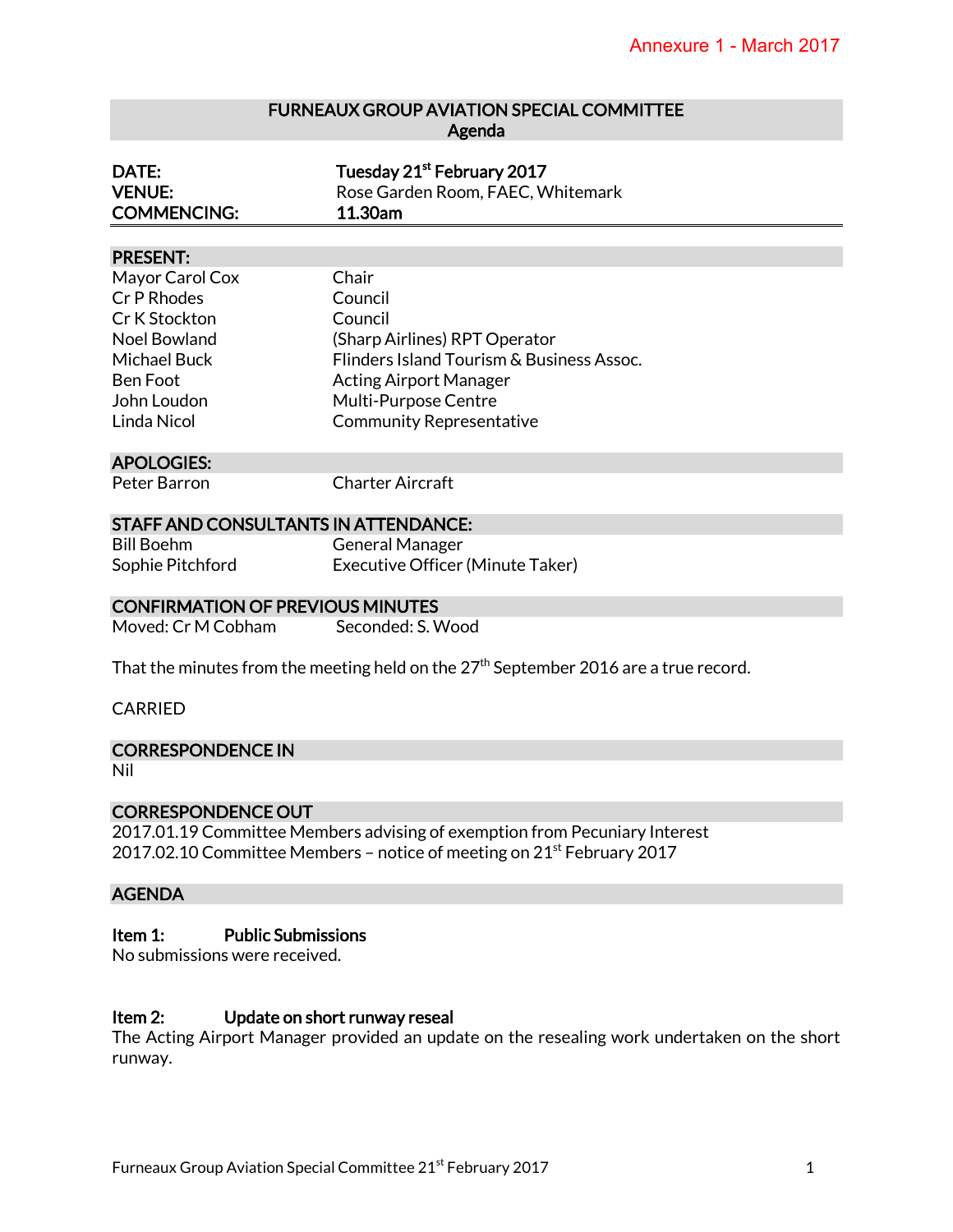The reseal has been completed with a final sweep to take place. A number of issues were identified with a couple of patches. These patches will be fixed on the  $22<sup>nd</sup>$  of February under the supervision of Simon Oakely from Aurecon.

The line marking has been completed, however may need to be redone due to extensive loose material still being present at the time of marking

Noel Bowland raised his concerns regarding the drainage that is no longer operational as a result of the process undertaken to install the lighting some years ago. Ben will liaise with Noel to look at the issue this week when Simon is here and map out any prior work that has been carried out.

# Item 3: Update on long runway & maintenance

The Acting Airport Manager provided an update on the maintenance work being undertaken on the long runway.

Simon Oakely will be carrying out a quarterly inspection this week with the report to be sent to CASA.

Hiway Stabilizers will commence the stabilization of 5000 square metres during the week beginning 27<sup>th</sup> February.

Sharp Airlines have been extremely cooperative with the approach Council is taking in dealing with the ongoing maintenance of the long runway and during the resealing of the short runway..

The chair asked if Noel Bowland would pass on the committee's thanks and appreciation to the Sharp Airlines management team.

## Item 4: Preliminary Business Case – Runway Upgrade

The General Manger gave a précis of latest verbal update he had received.

TasPorts has apparently recently carried out their own due diligence of the airport report that was provided by Council and concurs with its findings i.e. that a new runway on the proposed new alignment would be appropriate. TasPorts has indicated they would consider the option to take over the airport, however would only do so if there was a community service obligation (CSO) from the State Government. If a CSO were available then it could potentially be open for Council to also see such an undertaking.

The State Government has recently been preoccupied with King Island shipping, so there has been no further progress to date but a realisation that the Federal Government needs to be lobbied. Council will need to continue lobbying the Government to address a new runway. Meanwhile recent resealing works and recent and programmed stabilisation will assist over the next 2 years whilst a decision is made.

## Item 5: Airport Emergency Exercise

The Emergency Exercise was deemed a great success and it uncovered a number of issues.

All those involved in the exercise provided the feedback required to improve on those issues identified.